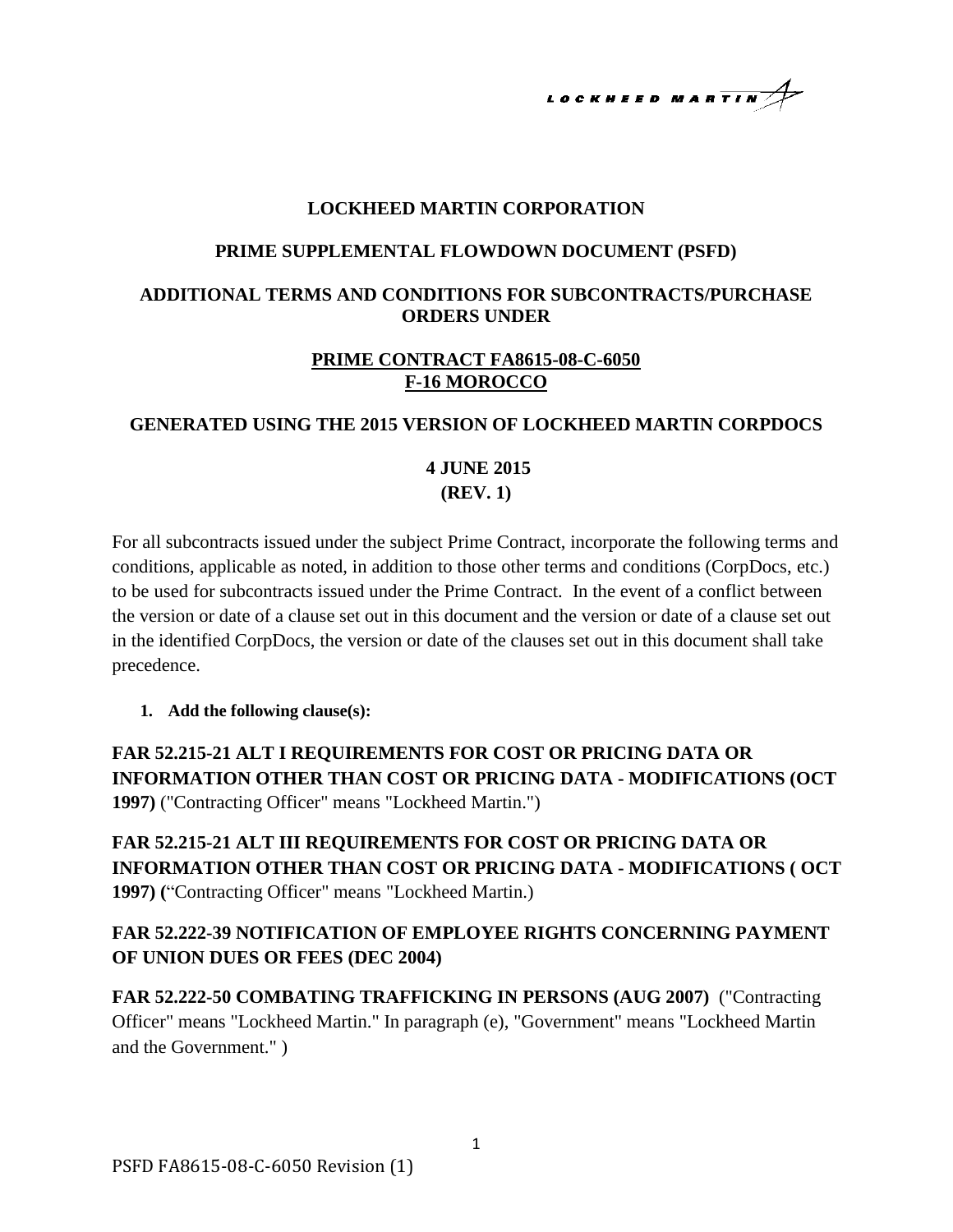$$
\begin{array}{c}\n\text{LocKHEED MARTIN} \longrightarrow\n\end{array}
$$

### **FAR 52.227-21 TECHNICAL DATA DECLARATION, REVISION, AND WITHHOLDING OF PAYMENT--MAJOR SYSTEMS (DEC 2007)** ("Contracting Officer"

means "Lockheed Martin." "Government" means "Lockheed Martin" in paragraph (b)(2) and "Lockheed Martin or Government" in paragraph (d).)

**FAR 52.228-3 WORKERS' COMPENSATION INSURANCE (APR 1984)** (Applies if Seller will perform work subject to the Defense Base Act 42 U.S.C. 1651 et seq.)

# **DFARS 252.203-7002 DISPLAY OF DOD HOTLINE POSTER (DEC 1991)**

### **DFARS 252.225-7014 PREFERENCE FOR DOMESTIC SPECIALTY METALS (APR 2003)**

**DFARS 252.225-7025 RESTRICTION ON ACQUISITION OF FORGINGS (JUL 2006) (**Applies if the Work contains forging items described by the clause.)

**DFARS 252.225-7027 RESTRICTION ON CONTINGENT FEES FOR FOREIGN MILITARY SALES (APR 2003) (**The reference to the clause in paragraph (a) means FAR 52.203-5. The blank in paragraph (b)(1) is completed with "any Government." Subparagraph  $(b)(2)$  is deleted.)

# **DFARS 252.227-7013 RIGHTS IN TECHNICAL DATA -- NONCOMMERCIAL ITEMS (JUN 1995)**

**DFARS 252.228-7001 GROUND AND FLIGHT RISK (SEP 1996)** (In paragraph (a)(1)(i) "this contract" means "the prime contract." The following is added at the beginning of the clause: "Communications between Seller and the Government shall be made through Lockheed Martin. Any equitable adjustment provided for this clause shall be implemented in this contract to the extent such adjustment is implemented in the prime contract." The last sentence of subparagraphs  $(c)(2)$ ,  $(c)(3)$  and  $(i)(2)$  are deleted.)

**DFARS 252.243-7002 REQUESTS FOR EQUITABLE ADJUSTMENT (MAR 1998)**  ("Government" means "Lockheed Martin" and applies to subcontracts over \$150,000.)

# **DFARS 252.244-7000 SUBCONTRACTS FOR COMMERCIAL ITEMS AND COMMERCIAL COMPONENTS (DOD CONTRACTS) (JAN 2007)**

**DFARS 252.246-7000 Material inspection and receiving report (JAN 2008)** (Applies if this contract requires delivery of Items directly to the Government.)

### **2. Summary of Changes:**